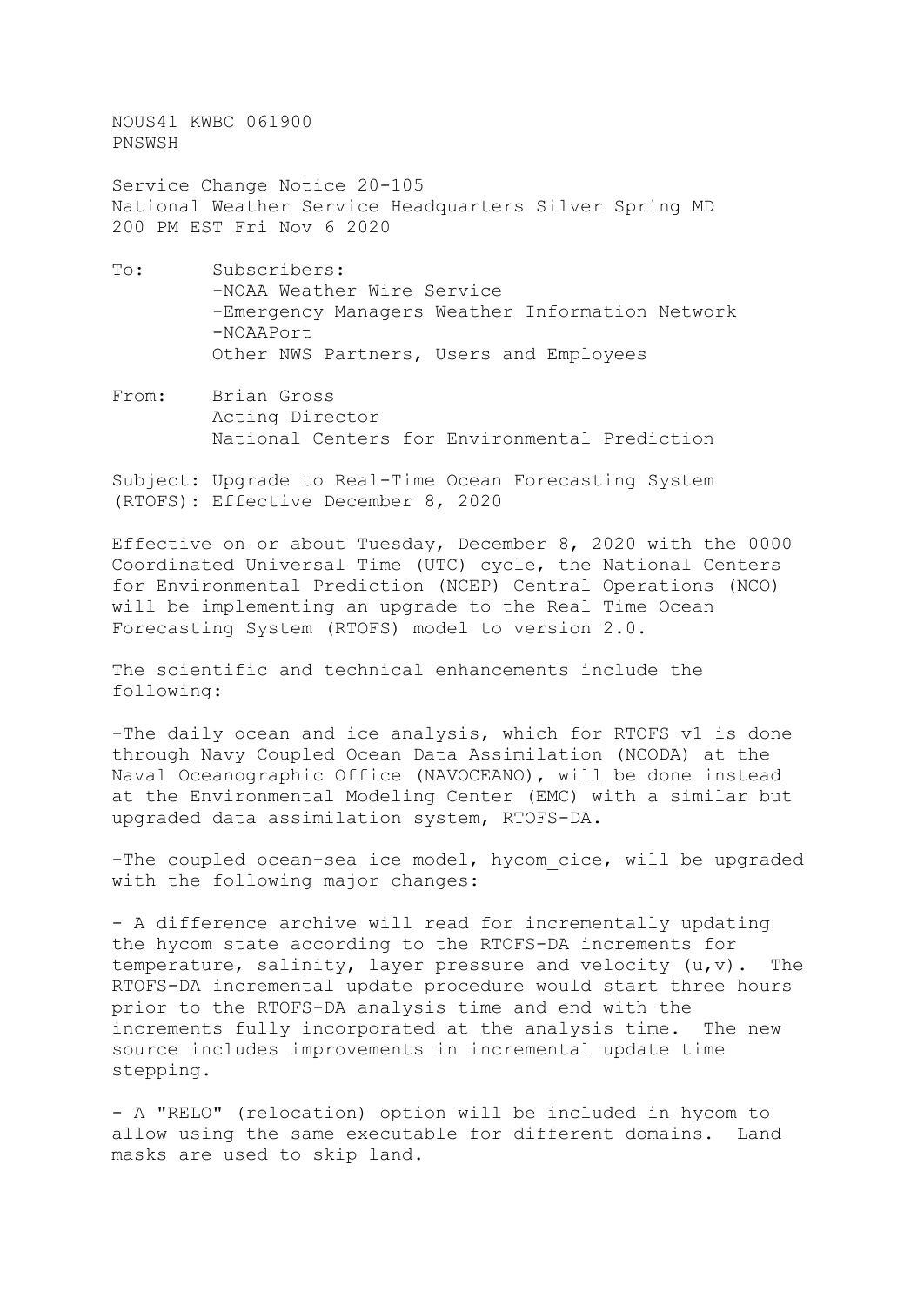- The source includes several upgrades for future use: a. In addition to ice coverage, ice thickness can be inserted in cice.

 b. Atmospheric pressure can be used as atmospheric forcings. c. Wind stress can be modified during the run, from (U10m – Uocean).

d. Activate Tidal body forcings.

NOTE: The above options remain inactive in the current configuration.

- Evaluation results from RTOFS v2 are available at: <https://www.emc.ncep.noaa.gov/users/meg/rtofsv2/>

The RTOFS v2.0.0 system has been fully tested and qualitatively and quantitatively (statistics for BIAS, RMSE, correlation coefficient) compared with independent observations from the National Environmental Satellite Data and Information Service (NESDIS) - Office of Satellite and Product Operations (OSPO) Satellite Ocean Heat Content Suite (SOHCS) products and the current operational RTOFS (RTOFS v1.1.4) for the 2019 hurricane season and also for the May-July, 2020 period. The forecast skill of the 2019 hurricanes has also been compared with the operational Hurricane Weather Research and Forecasting (HWRF) v12.4.4. Overall, RTOFS v2.0.0 results show better statistical and forecast skill in comparison to the current operational RTOFS v1.1.4.

New Products:

-Addition: With this upgrade, the following products will be added to NCEP Web Services, including OpenDap and ftpprd.

NetCDF: -rtofs\_glo\_2ds\_nNNN\_ice.nc -rtofs\_glo\_2ds\_fFFF\_ice.nc

These files contain Global Ice data in netCDF format in 1 hourly intervals (Nowcast hours: NNN: 000 to 024 in 1-hour increments. Forecast Hours: FFF: 000 to 072 (in 1-hour intervals) and 75 to 192 in 3-hourly intervals).

Fields available are Ice coverage, ice thickness, ice temperature, ice uvelocity and ice vvelocity

Gridded binary version 2 (GRIB2): - rtofs glo.t00z.nNNN alaska std.grb2 - rtofs qlo.t00z.nNNN arctic std.grb2 - rtofs glo.t00z.nNNN bering std.grb2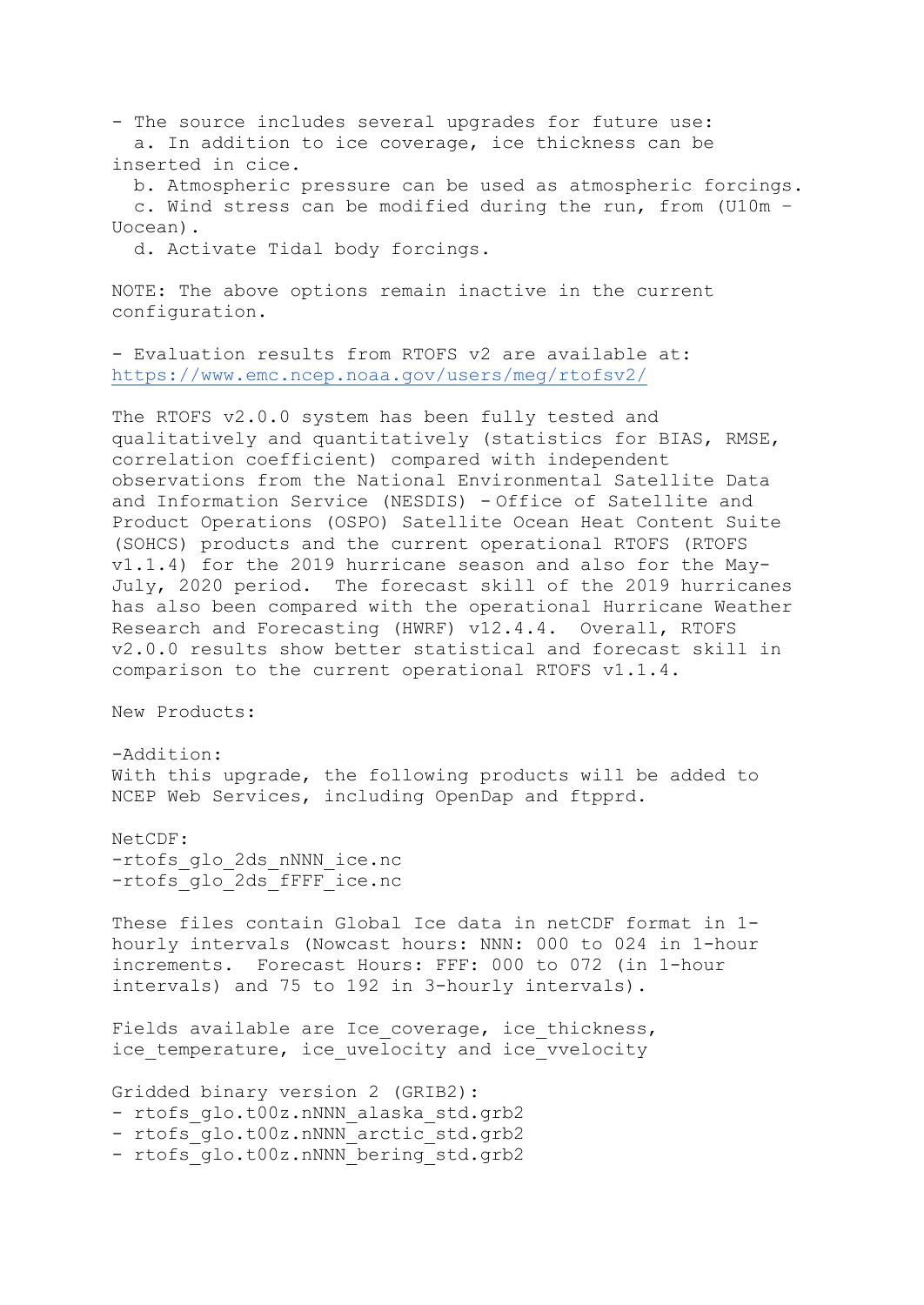- rtofs glo.t00z.fFFF alaska std.grb2
- rtofs qlo.t00z.fFFF arctic std.grb2
- rtofs qlo.t00z.fFFF bering std.grb2

(Nowcast hour NNN: 024. Forecast hours FFF: 024, 048, 072 and 144). The above regional files will have ice\_coverage and ice thickness in addition to the products currently available in GRIB2 format.

World Meteorological Organization (WMO) GRIB data will be added to the Satellite Broadcast Network (SBN)/NOAAPort: Nowcast hour (024) and Forecast hours (024, 048, 072 and 144) for products ice coverage and ice thickness will be added to three regions: Alaska, Arctic and Bering in the header files.

Please see the list of headers here:

[https://www.nco.ncep.noaa.gov/pmb/changes/RTOFS\\_48hr\\_nowcast\\_h](https://www.nco.ncep.noaa.gov/pmb/changes/RTOFS_48hr_nowcast_headers.txt) [eaders.txt](https://www.nco.ncep.noaa.gov/pmb/changes/RTOFS_48hr_nowcast_headers.txt)

Product Removals:

With this upgrade, the following products will be removed from NCEP Web Services, including NOAA Operational Model Archive and Distribution System (NOMADS) OpenDap and ftpprd.

-rtofs qlo.t00z.n-NN.archs.a -rtofs glo.t00z.n-NN.archs.b

-rtofs\_glo.t00z.n-NN.archv.a -rtofs glo.t00z.n-NN.archv.b

Where  $NN = 25-48$  Nowcast in the new upgrade is run for one day (n-24 to n00) and hence, the above files are removed. For n-48 to n-24, users can use the previous day nowcast files from n-24 to n00.

-rtofs\_glo\_2ds\_nNNN\_3hrly [diag/prog].nc -rtofs glo 2ds nNNN daily [diag/prog].nc

-rtofs\_glo\_2ds\_fNNN\_3hrly\_[diag/prog].nc -rtofs\_glo\_2ds\_fNNN\_daily\_[diag/prog].nc

The reason for removing the above files (\*prog\* and \*diag\*) is that they are redundant. In current production, \*1hrly\* files get copied to \*3hrly\* and \*daily\* files. So, we have three copies of the same file which causes redundancy. Hence, we plan to have one copy of the files with \*hrly\* and \*daily\* removed from the filenames (more on that below).

-rtofs glo 3dz nNNN 6hrly hvr REGION.nc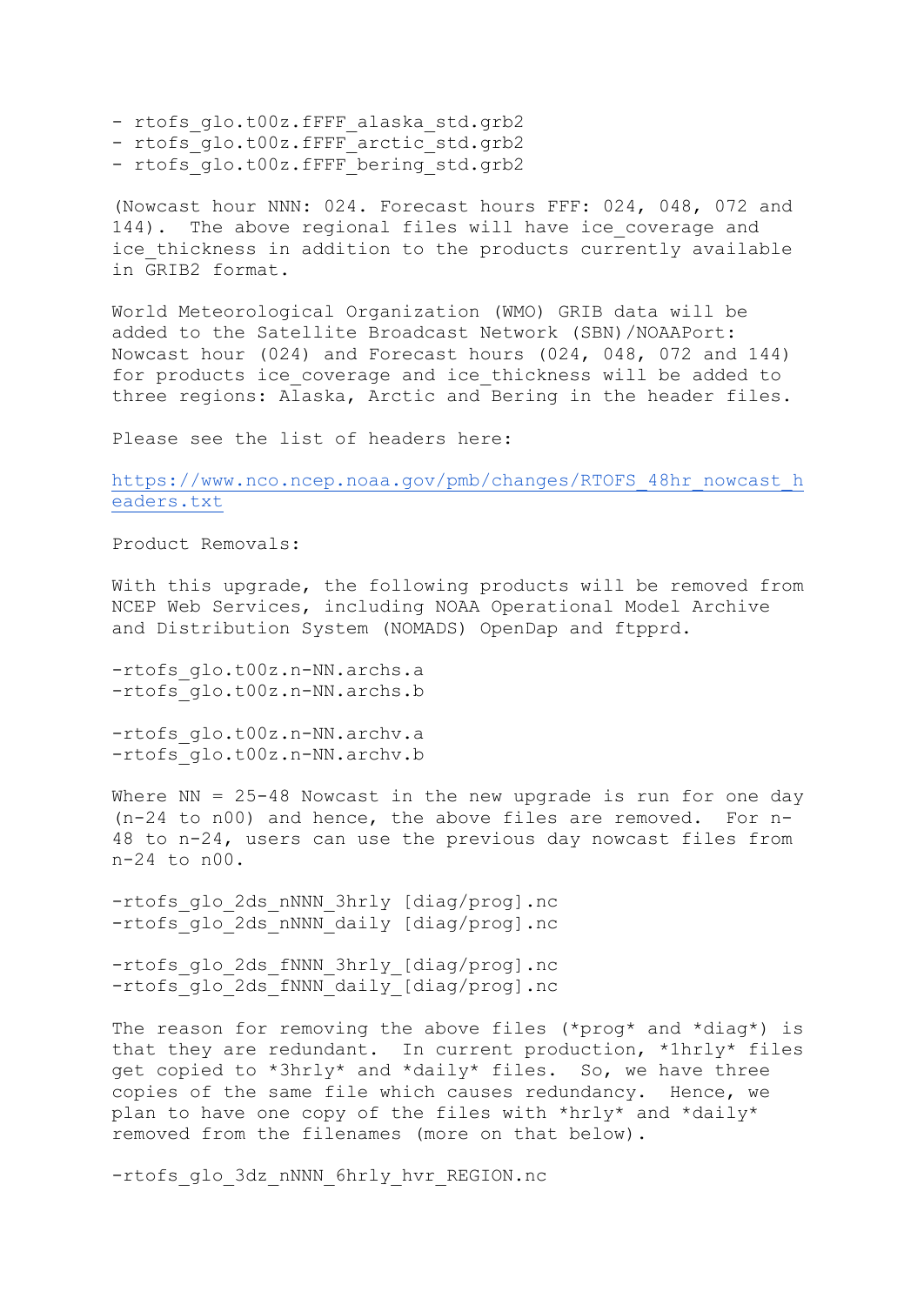-rtofs qlo.t00z.n048 REGION std.grb2 -rtofs glo 3dz n048 daily 3zsio.nc

Nowcast in the new upgrade is run for one day (n-24 to n00) and hence the above files are removed. (where NNN=30,36,42,48). For n-48 to n-24, users can use the previous day nowcast files from n-24 to n00.

WMO GRIB data to be removed from the SBN/NOAAPort:

48-hour nowcast output for the following regions will be removed: alaska, arctic, bering, guam, gulf\_alaska, honolulu, hudson baffin, samoa, trop paci lowres, west atl, west conus.

Please see the list of headers here:

[https://www.nco.ncep.noaa.gov/pmb/changes/RTOFS\\_48hr\\_nowcast\\_h](https://www.nco.ncep.noaa.gov/pmb/changes/RTOFS_48hr_nowcast_headers.txt) [eaders.txt](https://www.nco.ncep.noaa.gov/pmb/changes/RTOFS_48hr_nowcast_headers.txt)

Product Changes:

With this upgrade, the following products will change on NCEP Web Services, including NOMADS OpenDap and ftpprd.

All the Global Surface 1-hourly files: rtofs\_glo\_[2ds]\_[f/n]NNN\_1hrly\_[diag/prog].nc will be renamed as: rtofs glo [2ds] [f/n]NNN [diag/prog].nc

Where f/n: forecast/nowcast Nowcast hours: NNN: 000 to 024 for nowcast Forecast Hours: NNN: 000 to 192 for forecast

- rtofs glo [2ds] [f/n]NNN 1hrly [diag].nc

Ice coverage and Ice thickness will be removed from the "diag" files and added on to Global Surface ice data files in netCDF format in 1-hourly intervals for both nowcast and forecast.

Further, all nc files will be converted to NetCDF4 with compression.

The above-mentioned list of changed products has been approved. A Public Information Statement with more details can be found here:

[https://www.weather.gov/media/notification/PNS20-](https://www.weather.gov/media/notification/PNS20-41_RTOFS_product_removal.pdf) 41 RTOFS product removal.pdf

NCEP encourages users to ensure their decoders are flexible and are able to adequately handle changes in content order,